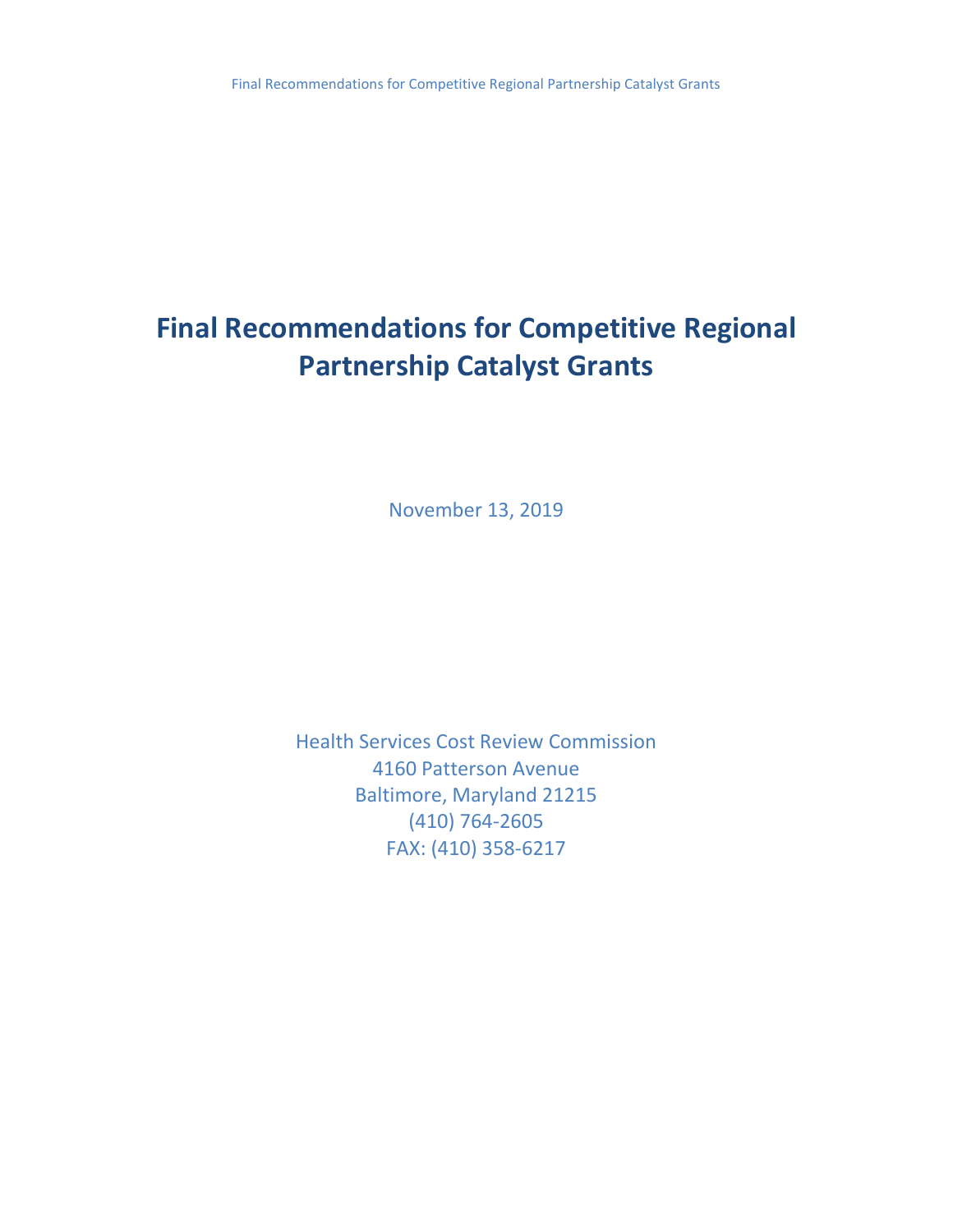## **Table of Contents**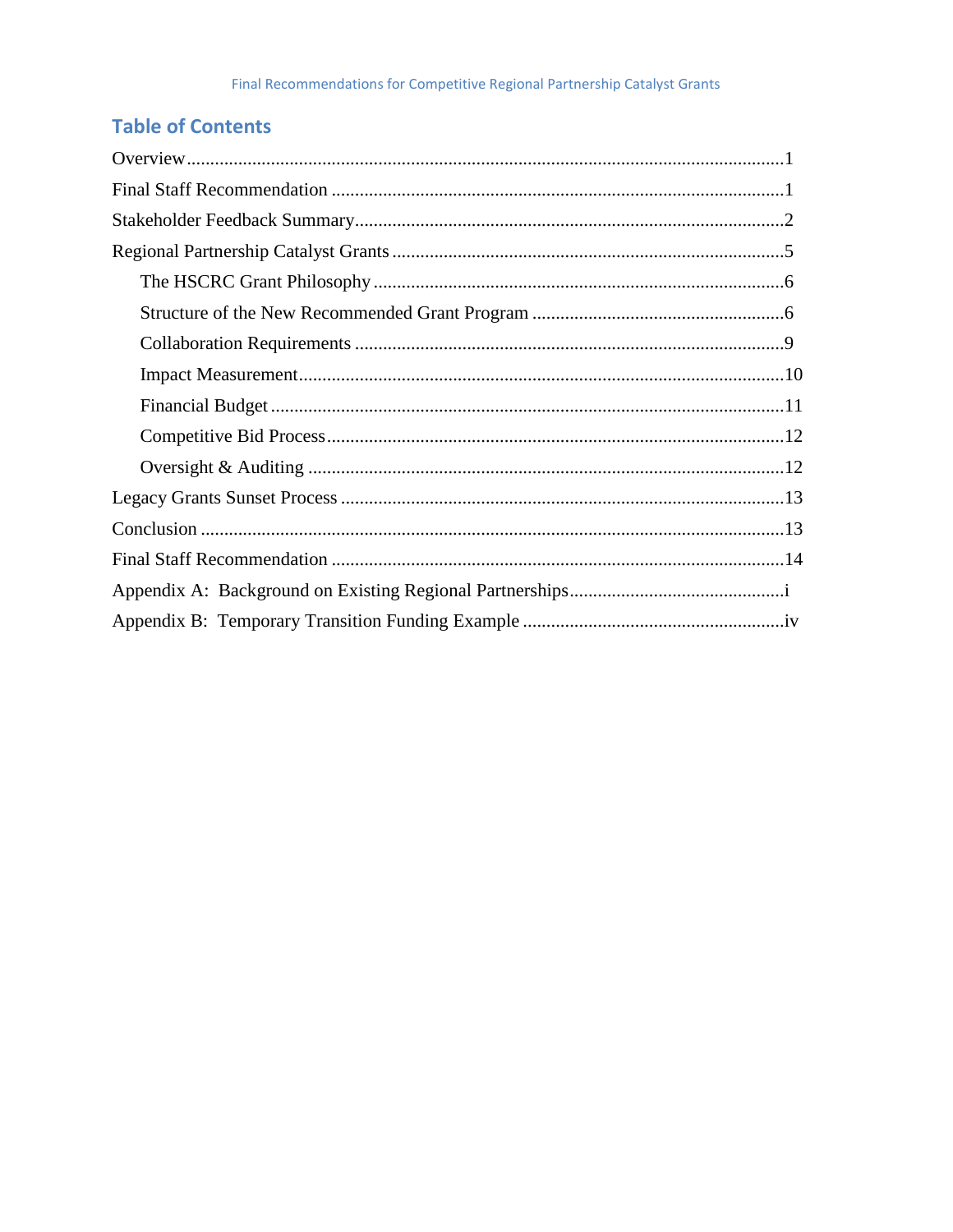## <span id="page-2-0"></span>**OVERVIEW**

The Maryland Health Services Cost Review Commission ("HSCRC," or "Commission") staff have prepared the following final recommendation to reauthorize the funding and to establish an updated approach for the Regional Partnership Transformation Grant Program. Funding for the current program is set to expire on June 30, 2020. Given this, the HSCRC staff have outlined a new design for the grant program to support the goals of the Total Cost of Care Model. Under the proposed new grant program, hospitals and their partners would collaborate on interventions to support statewide population health priorities. The following includes the HSCRC staff final recommendation that incorporates stakeholder feedback received during the public comments period. If approved, the new grant program referred to herein as the *Regional Partnership Catalyst Grant Program*, would become effective **January 1, 2021**.

## <span id="page-2-1"></span>**FINAL STAFF RECOMMENDATION**

The final HSCRC staff recommendation for the Regional Partnership Catalyst Grant Program includes the following components:

- Establish the new Regional Partnership Catalyst Grant Program effective January 1, 2021;
- Allocate 0.25 percent of annual statewide all-payer hospital revenue for a five year period (January 2021 – December 2025). Grant funding will end on December 31, 2025;
	- o Year 1: CY2021 (January 1, 2021 December 31, 2021)
	- o Year 2: CY2022 (January 1, 2022 December 31, 2022)
	- o Year 3: CY2023 (January 1, 2023 December 31, 2023)
	- o Year 4: CY2024 (January 1, 2024 December 31, 2024)
	- o Year 5: CY2025 (January 1, 2025 December 31, 2025)
	- o Grant funding will end on December 31, 2025;
- Create three grant funding streams that align with statewide population health priorities as identified under the MOU with CMS;
- Require hospitals to collaborate with community partners and collect data on fund sharing arrangements;
- Use the HSCRC impact measurement approach that establishes scale targets and/or ROI methodology for Medicare, Medicaid, and other payers as data become available;
- Issue an RFP to competitively bid grant funds;
- Require each participating hospital CEO  $&$  CFO to agree to sustain successful interventions through other funding sources at the end of the grant period;
- Establish accountability and oversight as described in the recommendation document; and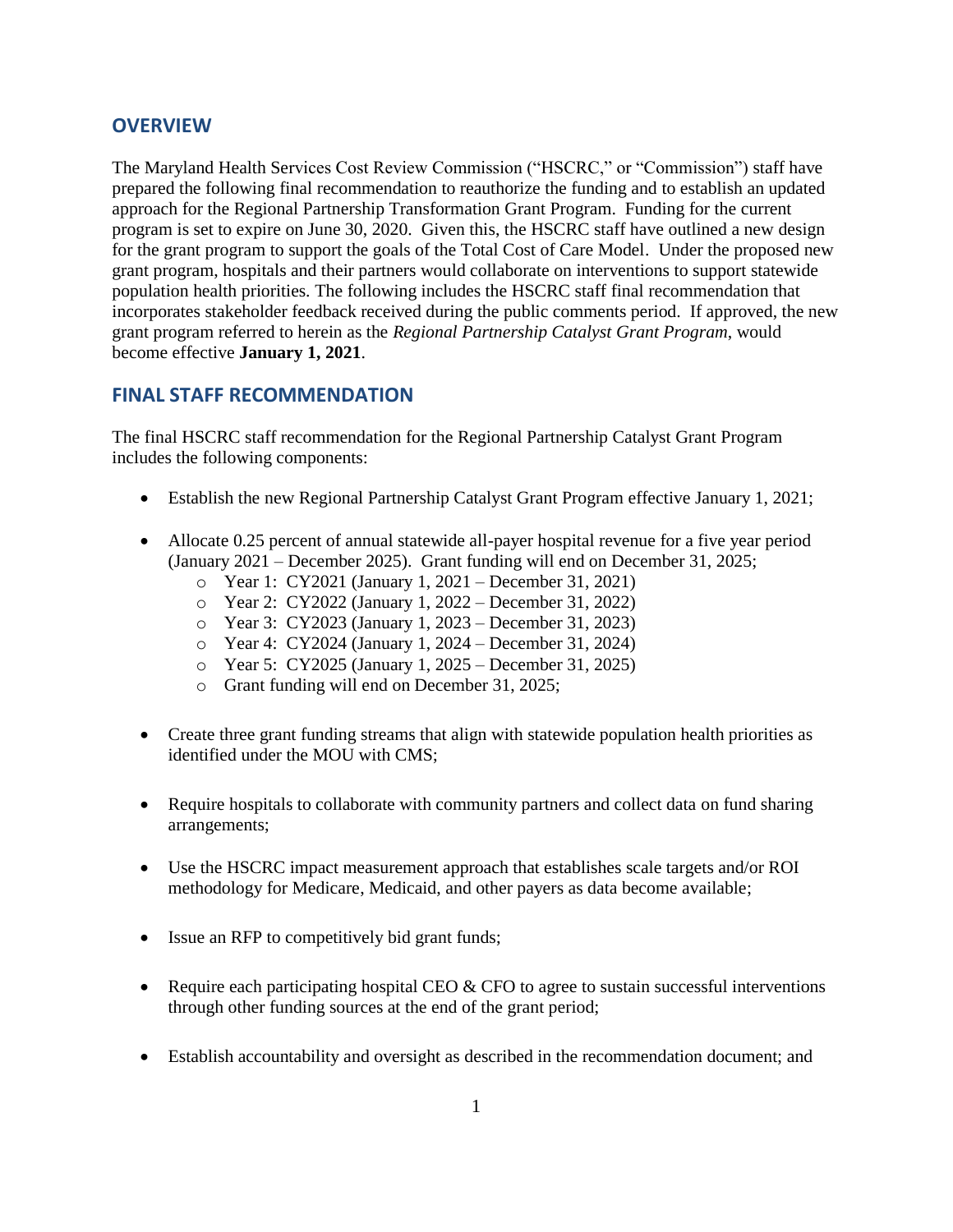• Implement the HSCRC methodology for temporary transition funding that would be required to be repaid by Regional Partnerships.

#### <span id="page-3-0"></span>**STAKEHOLDER FEEDBACK SUMMARY**

To ensure stakeholder feedback was considered in the design of the Regional Partnership Catalyst Grant Program, HSCRC staff accepted public comments on the draft recommendation. Staff received eighteen comment letters from stakeholders in response to the draft recommendation. The respondents were:

- 1. Senator Brian Feldman
- 2. Behavioral Health System of Baltimore
- 3. Montgomery County Department of Health and Human Services
- 4. LifeSpan Network
- 5. Jewish Social Services Agency
- 6. Totally Linking Care
- 7. Delegate Joseline Peña-Melnyk
- 8. Anne Arundel Medical Center & Doctors Community Health System
- 9. Montgomery County Hospitals (Adventist Healthcare, Suburban Hospital, MedStar Montgomery Medical Center, Holy Cross Health)
- 10. Nexus Montgomery
- 11. Maryland Hospital Association
- 12. University of Maryland Medical System
- 13. Trivergent Health Alliance
- 14. MedStar Health
- 15. CareFirst
- 16. Maryland Department of Health
- 17. MedChi
- 18. Johns Hopkins Health System & Johns Hopkins Medicine

All comment letters expressed support for the continuance of Regional Partnership grants. Additionally, there was widespread support for the two identified funding priority areas – diabetes services and behavioral health crisis services. Staff reviewed all the letters and identified five overarching themes related to suggested changes. Each of these five themes is addressed below.

#### **1. Stakeholder Comment: The program should have an all-payer focus and impact measurement. The program currently appears too directed towards the Medicare population.**

*Staff Response:* The HSCRC intends for the Regional Partnership Catalyst Grant Program to support activities that would positively impact all Marylanders regardless of payer source. Regional Partnerships must focus their investments on the full population in their catchment area, regardless of payer source. HSCRC staff recommends a modified impact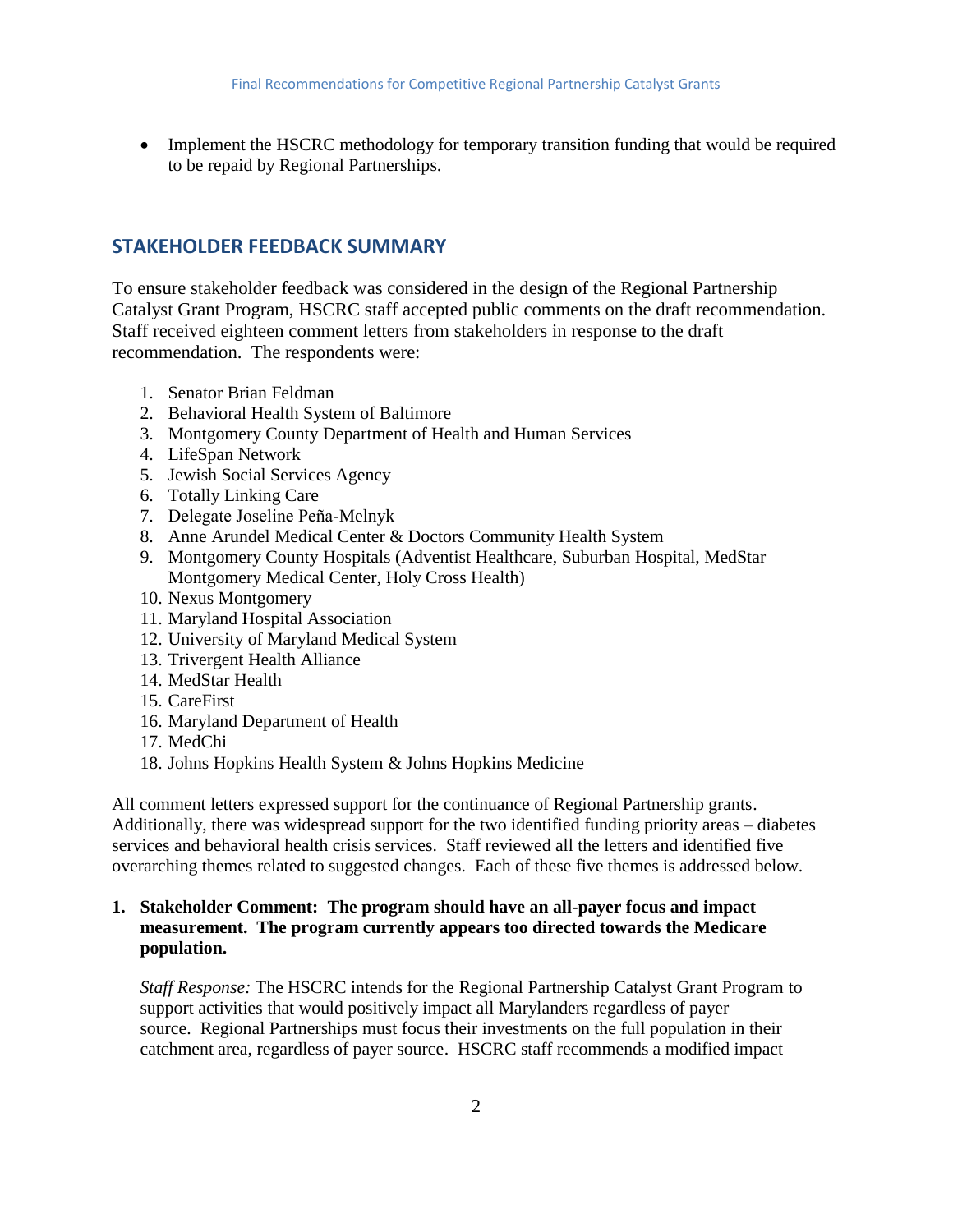measurement approach that includes Medicare, Medicaid, and other payers' data if it becomes available. Staff is working with the Medicaid team to obtain baseline and claims data. The scale targets for all funding streams will be modified to have year  $1 - 5$  targets based on all-payer metrics.

#### **2. Stakeholder Comment: The program should have more flexibility and allow more evidence-based programs to be funded.**

*Staff Response:* HSCRC staff acknowledge that the current funding streams are more prescriptive than the past grants. Staff also understand that these programs cannot solely address all the population health challenges facing our State. A focus on developing infrastructure in key areas for diabetes and behavioral health will, however, ultimately provide for a long-term and wide-scale population health impact. The more narrow scope of funding is not intended to imply that these areas of focus are the sole factors in improving diabetes and behavioral health services in the State. Rather, HSCRC staff identified programs and infrastructure needs to accelerate these population health goals and recognize that Regional Partnerships may offer complimentary programs that can optimize the impact of these new resources*.*

*Diabetes Funding Stream:* Staff has been directive in order to make a substantial impact on expanding the Diabetes Prevention Program (DPP), Diabetes Self-Management Training (DSMT), and Medical Nutrition Therapy (MNT). Regional Partnership grants alone will not decrease the burden of diabetes in Maryland, but can have a marked effect on creating focus on diabetes across the regions and expanding DPP supplier levels. Additionally, DPP has proven long-term ROI in preventing the onset of Type II Diabetes. DPP and DSMT also offer sustainability through billable claims once initial start-up costs are covered by the grants. Staff recommends keeping the grant activities specifically focused on the Diabetes Prevention Program (DPP)), the Diabetes Self-Management Training (DSMT), and Medical Nutrition Therapy (MNT) as identified in the draft recommendation.

*Behavioral Health Funding Stream:* Staff selected the Crisis Now model for this funding stream as it outlines an evidence-based framework for improving crisis services in the State. The State of Arizona has successfully operated this model for 20 years with proven results for its entire population. There is some flexibility inherently in this funding stream as Regional Partnerships can design implementation strategies related to one or more of the three core components of the model – call centers, mobile crisis teams, and residential stabilization centers. These are foundational elements of sound behavioral health acute support models and therefore must be the initial investments. This core of services provides Maryland an opportunity to organize its acute behavioral health needs and connect regional systems to other programs for optimal behavioral health support. The Regional Partnership grants alone will not solve all of the behavioral health challenges within the State. HSCRC staff carefully selected an area of impact where hospitals and community partners could work collectively under a common agenda, with mutually reinforcing activities that within their scope of influence. Directed funding towards crisis services can substantially expand the availability of an underdeveloped healthcare service, greatly improve patient care and achieve cost savings for the system.

Finally, when initially discussing continuing Regional Partnership supports, the Commission set clear guidelines to focus efforts for a measurable impact on the system. Given this, staff have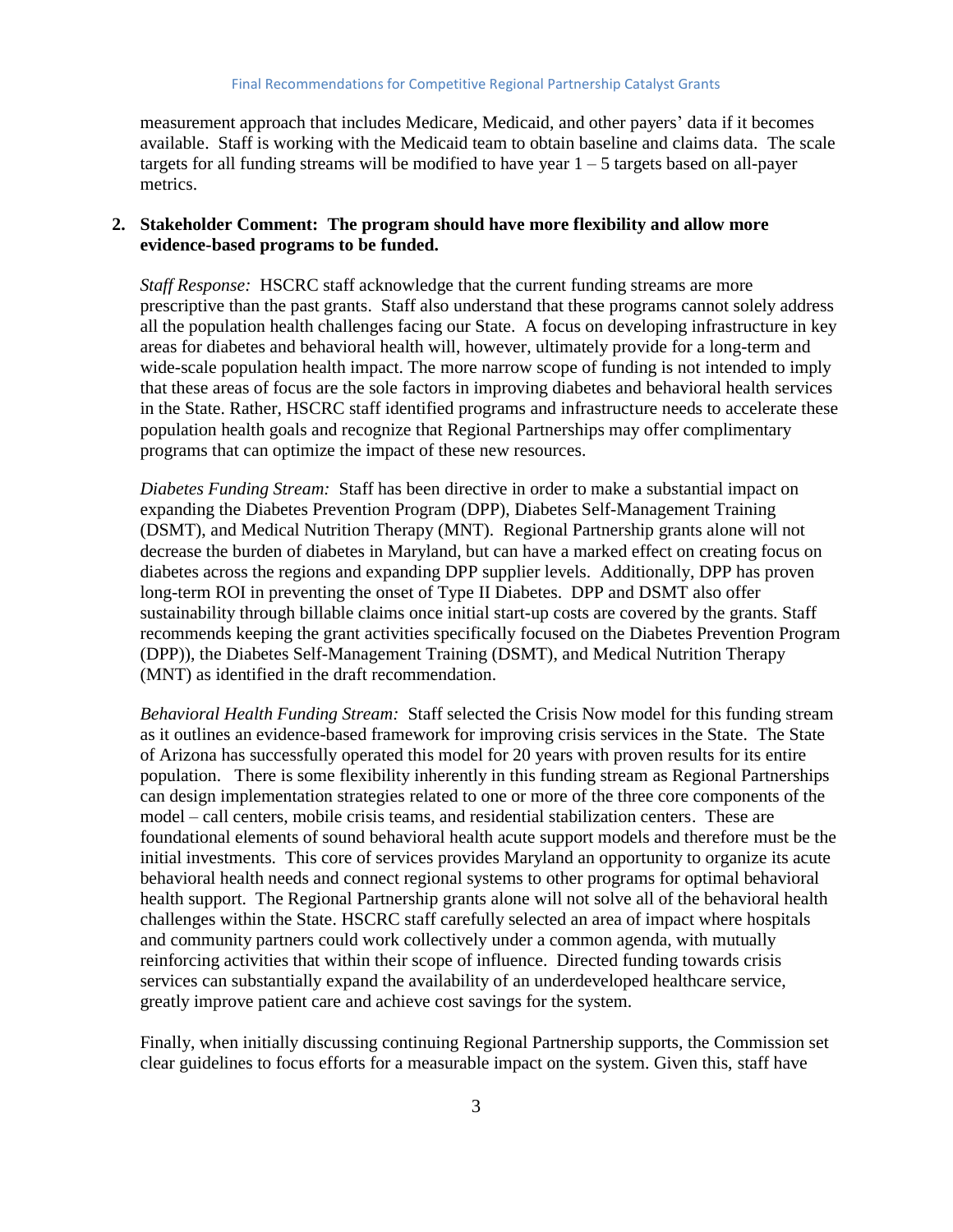prioritized impact measurement in the new Catalyst iteration of the HSCRC grant program. Allowing additional flexibility in program funding would create operational difficulty in measuring impact and likely would lead to inconsistent impact measurement. Furthermore, diffuse activities could weaken the Regional Partnership impact in these key population health areas and lead to unclear return on investment putting future iterations of the program at risk.

### **3. Stakeholder Comment: The HSCRC should require Regional Partnerships to share grant funds with community collaborators and/or let non-hospital stakeholders apply directly for funds.**

*Staff Response*: Funding will be issued only to hospitals under the rate-setting authority of the HSCRC however community partner support will be required as a condition of grant eligibility. The level of collaboration with other community stakeholders will be an important component in proposal evaluation for the Regional Partnership Catalyst Grants. While staff will not set a predetermined level of funding, in-kind support, or partnership with collaborating organizations, whether or not the Regional Partnership includes meaningful partnership will be weighted heavily during the proposal evaluation process. Regional Partnerships will be required to provide details on financial and in-kind collaboration agreements as part of the RFP process. Additionally, HSCRC will collect the details about collaboration arrangements as part of the ongoing monitoring process

#### **4. Stakeholder Comment: The current timeline is too accelerated. Regional Partnerships need more time to develop relationships and write their proposals.**

*Staff Response:* Staff acknowledges that the originally proposed timeline was accelerated. The intention was to begin the Catalyst Grant Program on July 1, 2020, immediately after the current Transformation Grant Program funding expires. Given that staff also supports providing some transition funding to legacy Transformation Regional Partnerships, the initial urgency to begin the program on July 1, 2020 is less pressing.

To ensure the Regional Partnerships have ample planning time, staff propose moving the Request for Proposal (RFP) deadline from January 2020 to June 2020. Under this schedule, rate orders would be issued for Catalyst Grant Program awardees in January 2021. The modified Catalyst grant application process would include the following key dates:

- RFP Release January 2020
- Proposals Due June 2020
- Rate Orders Issued January 2021

The five year grant period would start January 2021 and end December 2025. The HSCRC will fund the grants according to the following schedule:

- Year 1: CY2021 (January 1, 2021 December 31, 2021)
- Year 2: CY2022 (January 1, 2022 December 31, 2022)
- Year 3: CY2023 (January 1, 2023 December 31, 2023)
- Year 4: CY2024 (January 1, 2024 December 31, 2024)
- Year 5: CY2025 (January 1, 2025 December 31, 2025)
- Grant funding will end on December 31, 2025.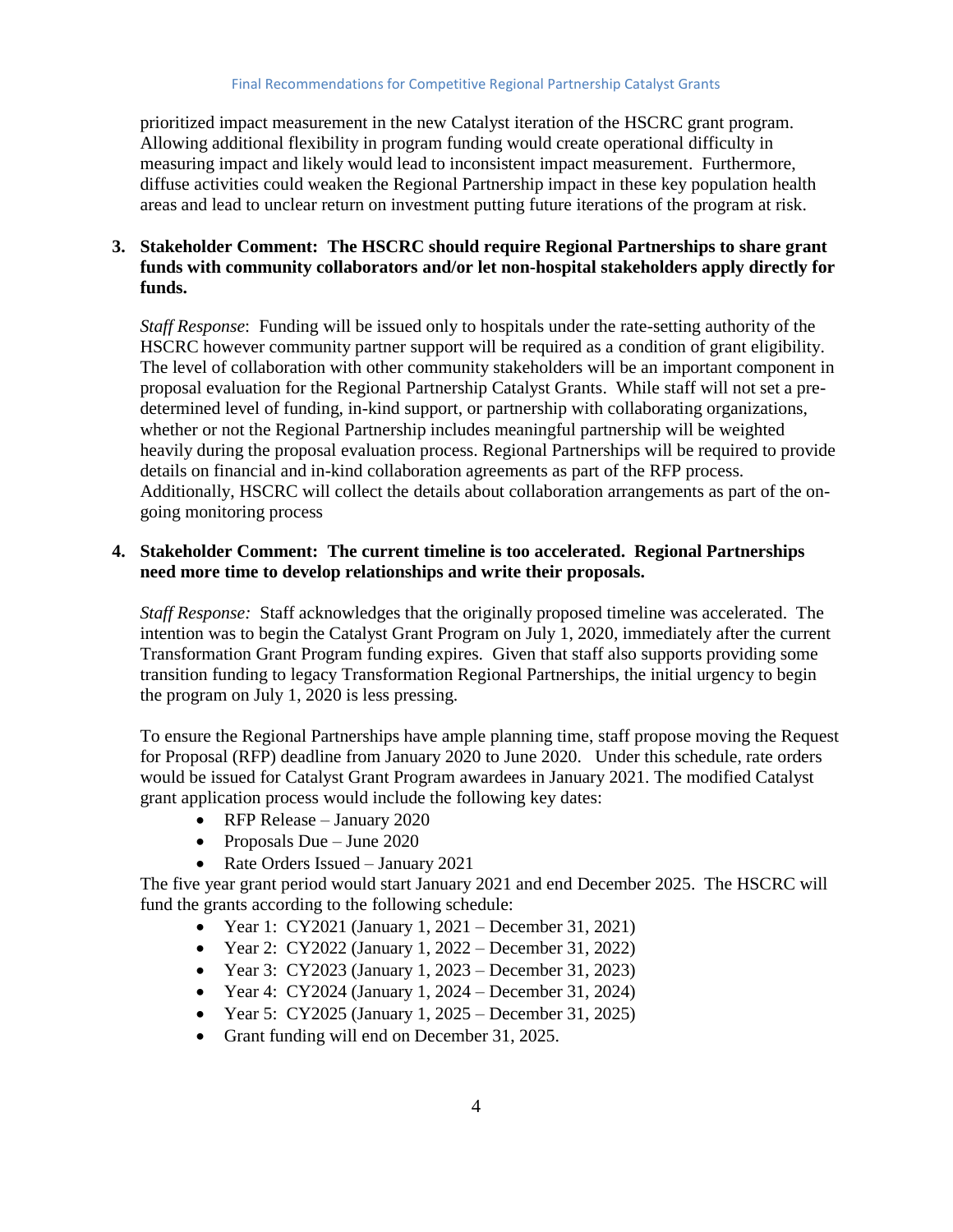Additionally, staff also recommends modifying the year 1 scale targets to include a planning period for the Regional Partnerships. The staff will develop year 1 scale targets for each funding stream to reflect expectations associated with building relationships with community partners and other key planning milestones.

#### **5. Stakeholder Comment: The HSCRC should provide financial support to legacy Regional Partnerships to assist with sustainability of legacy programs.**

*Staff Response:* Staff proposes a new methodology designed to provide "temporary transition funding" for existing Regional Partnerships. Under this approach, existing Regional Partnerships can obtain temporary transition funding in the form of "borrowed" funds from future participating hospital global budget revenue (GBR). The HSCRC staff will work with Regional Partnerships to add the temporary transition funding to participating hospital rates as an increase in FY2021 and FY2022. These funds would then have to be repaid in full through a reduction of participating hospital rates in FY2023 and FY2024.

The temporary transition funding will provide interested Regional Partnerships with funding for a maximum of two years after June 30, 2020. Each hospital currently participating in a Regional Partnership would be eligible for a maximum amount equivalent to their FY2020 Regional Partnership Transformation grant amount. To qualify for the temporary funding, a Memorandum of Understanding (MOU) agreeing to repay the funds would be required from each hospital making the request. Appendix B provides an example of how the temporary transition funding would be issued and repaid.

While the temporary transition funding will provide extended financial support to enable additional testing time for interventions, Regional Partnerships must still identify a plan for longterm sustainability through alternative funding for these interventions. In addition to the option to request temporary transition funding, legacy Regional Partnership interventions may also qualify for reconciliation payments through the Care Transformation Initiative (CTI) program if the intervention successfully reduces total cost of care using the HSCRC ROI methodology. To determine whether or not a reconciliation payment is possible, Regional Partnerships are encouraged to apply for CTI funding in addition to making a request for temporary transition funding. Finally, hospitals participating in Regional Partnerships should also consider leveraging existing community benefit funding as another option to financially sustain legacy interventions.

## <span id="page-6-0"></span>**REGIONAL PARTNERSHIP CATALYST GRANTS**

The HSCRC staff recommends a new competitive grant program be established effective January 1, 2021. The new *Regional Partnership Catalyst Grant Program* will build upon the legacy Regional Partnership Transformation grant program and enable hospitals to continue working with community resources to build infrastructure needed to sustainably support the population health goals of the Total Cost of Care Model.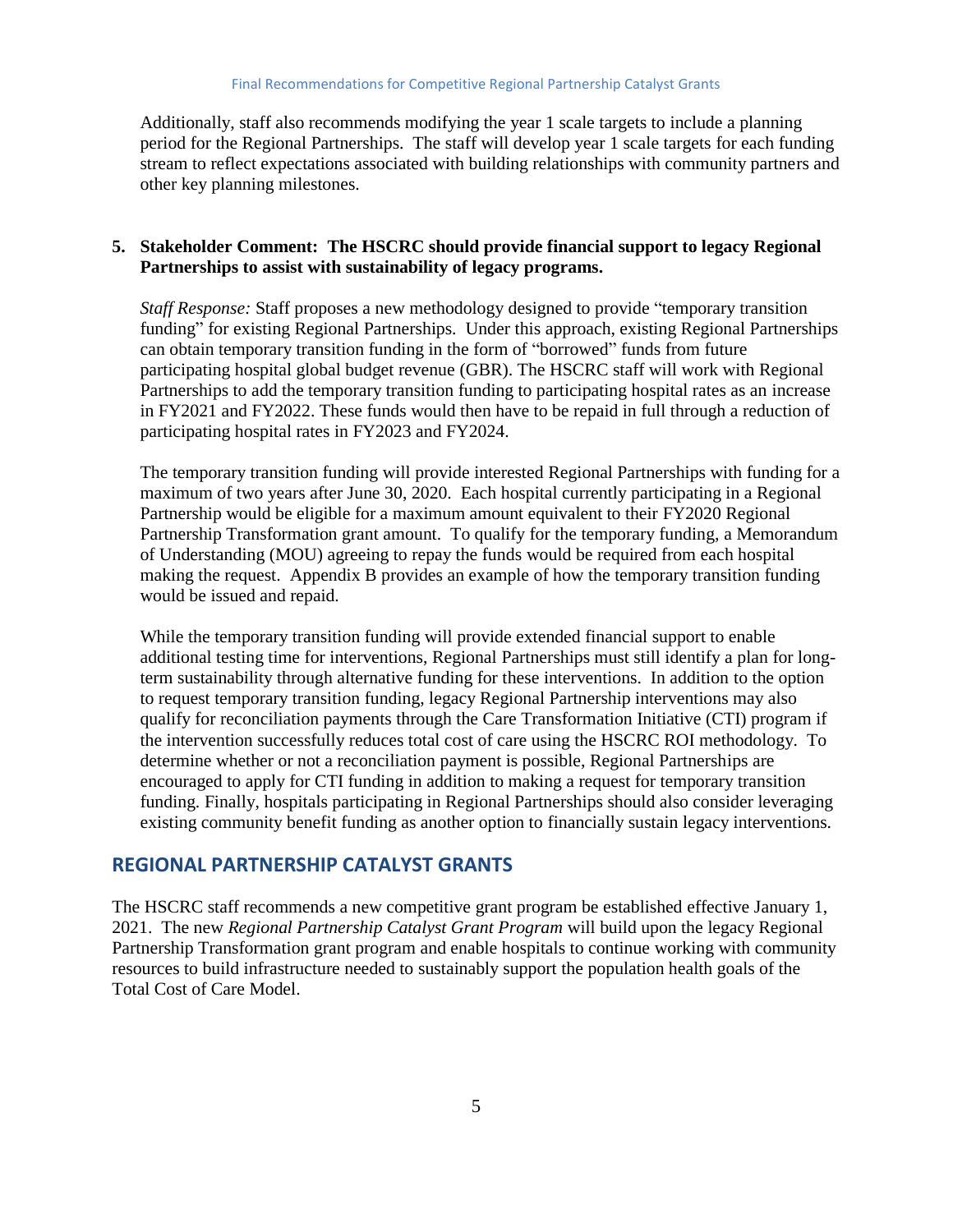## <span id="page-7-0"></span>**The HSCRC Grant Philosophy**

The new Regional Partnership Catalyst Grant Program will be based on the HSCRC grant philosophy that the funding is designed to a) foster collaboration between hospitals and community partners and b) to enable the creation of infrastructure to disseminate evidence-based interventions. The following core principles will apply to the new Regional Partnership Catalyst Grant Program:

- *Eliminate duplication* Given Maryland's shift from the All-Payer Model to the Total Cost of Care Model, care must be taken to ensure both interventions and grant funds are not duplicative with other new elements of the Model.
- *Ensure alignment with State priorities* Funded interventions must support the goals of the Total Cost of Care Model and priority conditions identified under the Statewide Integrated Health Improvement Strategy.
- *Ensure broad collaboration* There must be widespread engagement of local resources with a common agenda and mutually reinforcing activities to more effectively implement interventions.
- *Leverage evidence-based practices* Funded interventions should be based on evidence that a model being proposed will achieve success.
- *Identify impact* As a condition of funding, impact will be measured through the achievement of scale targets and progress goals, health improvement, and/or return on investment (ROI).
- *Ensure sustainability* Funded interventions must have a plan for sustainability that includes both a plan to integrate successful interventions into hospital operations and a financial plan to ensure there is a permanent source of funding to continue the intervention after the grant expires.
- *Revamp grant oversight* The HSCRC will leverage grant-making best practices and will provide additional oversight resources to ensure there is visibility, shared learning opportunities, and compliance with the intended purpose of the grant program.
- *Communicate & collaborate with stakeholders* The HSCRC will continue the culture of collaboration with grantees to ensure information is clear, sensitive to concerns, and timely.

## <span id="page-7-1"></span>**Structure of the New Recommended Grant Program**

The new Regional Partnership Catalyst Grant program would require hospitals to competitively bid for funding that would begin January 1, 2021. The HSCRC staff proposes that funding be narrowly focused to support interventions that align with goals of the Total Cost of Care Model and support the Memorandum of Understanding that Maryland is establishing with the Centers for Medicare & Medicaid Services (CMS) for a Statewide Integrated Health Improvement Strategy (SIHIS). The Regional Partnership Catalyst Grant Program will include allocations of funds called "funding streams" that are designed to encourage focus on the key state priorities. The three recommended funding streams are as follows:

 **Funding Stream I: "Diabetes Prevention & Management Programs"** – This funding stream would award grants to Regional Partnerships to support the implementation of the Centers for Disease Control (CDC) approved diabetes prevention and American Diabetes Association (ADA) recommended diabetes management programs.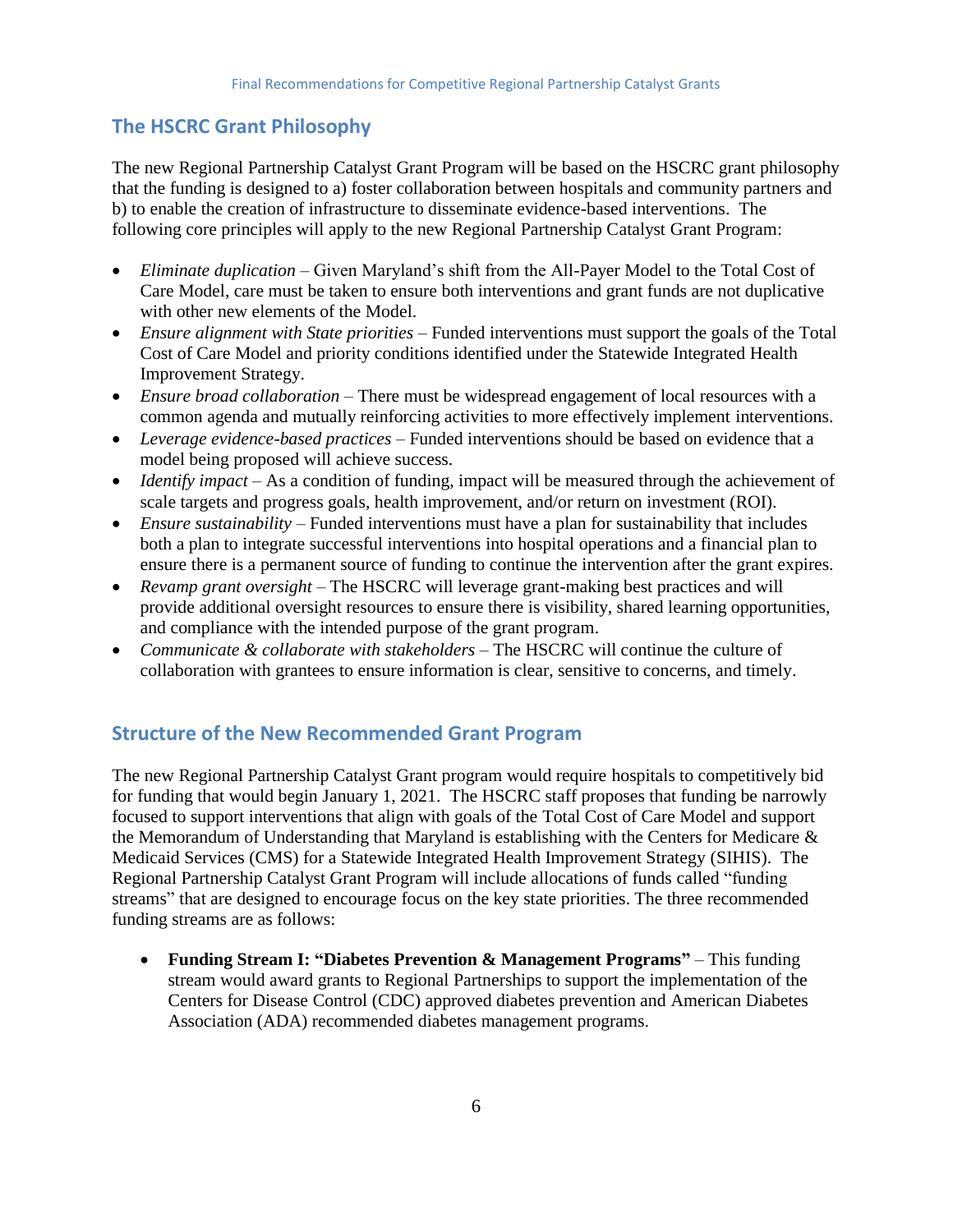- **Funding Stream II: "Behavioral Health Crisis Programs"** This funding stream would award grants to Regional Partnerships to support the implementation and expansion of behavioral health crisis management models that improve access to crisis intervention, stabilization, and treatment referral programs.
- **Funding Stream III: "Population Health Priority Area #3"** This funding stream would award grants to Regional Partnerships to support the third population health priority area that is yet to be defined for Maryland.

The approach to the Regional Partnership Catalyst Grants would be a departure from the legacy program format, which allowed more flexibility for regional partnerships to develop their own models and interventions. The HSCRC staff believes a more structured approach around key population health priority areas will ensure Regional Partnership efforts align and contribute to State efforts to maximize impact under the Total Cost of Care Model goals, while still allowing for regional customization. While the grant program will be designed to focus on infrastructure in these areas, the HSCRC will encourage Regional Partnerships to also work with communities to develop additional interventions that address upstream factors related to diabetes and behavioral health prevention and supplement the HSCRC grant funded programs.

#### *Funding Stream I: Diabetes Prevention & Management Programs*

Under the Total Cost of Care Model, Maryland has identified diabetes as one of two population health priority areas to be included in its Statewide Integrated Health Improvement Strategy. Diabetes is a highly prevalent and devastating chronic condition that is impacting Marylanders. The costs of treating diabetes and ensuring good health outcomes for patients living with diabetes can be addressed by focusing on the prevention of new diabetic cases and more effective management of current populations with diabetes.

The diabetes funding stream will award grants to Regional Partnerships that choose to support and implement the Centers for Disease Prevention & Control (CDC) recommended National Diabetes Prevention Program (DPP). Across the country, diabetes education and self-management programs have a robust evidence base. National DPP is designed to prevent or delay the onset of Type II diabetes, and has shown long-term success in helping to prevent the onset of diabetes and promote weight-loss for those with pre-diabetes. Implementing more education and lifestyle change support has been shown to improve outcomes and spending for those living with diabetes. As a component of this funding stream, the HSCRC will promote and specifically track the development of the Medicare Diabetes Prevention Program (MDPP), a CMMI Model demonstration which enables Medicare reimbursement for National DPP provision to Medicare beneficiaries. HSCRC staff will set scale targets and measure progress of this funding through measuring MDPP claims in Medicare data.

As an additional component of the diabetes funding stream, the HSCRC will also promote and track development of Medicare Diabetes Self-Management Training (DSMT) and Medical Nutrition Therapy (MNT). These services provide training, lifestyle change help and diabetes management curriculum to Medicare beneficiaries to help better control their Type II diabetes. Organizations must receive American Diabetes Association (ADA) accreditation for their DSMT programs. The goals of DSMT are to increase knowledge and skills of persons with diabetes to manage the disease. MNT is provided by registered dietitians as an intensive, focused and comprehensive nutrition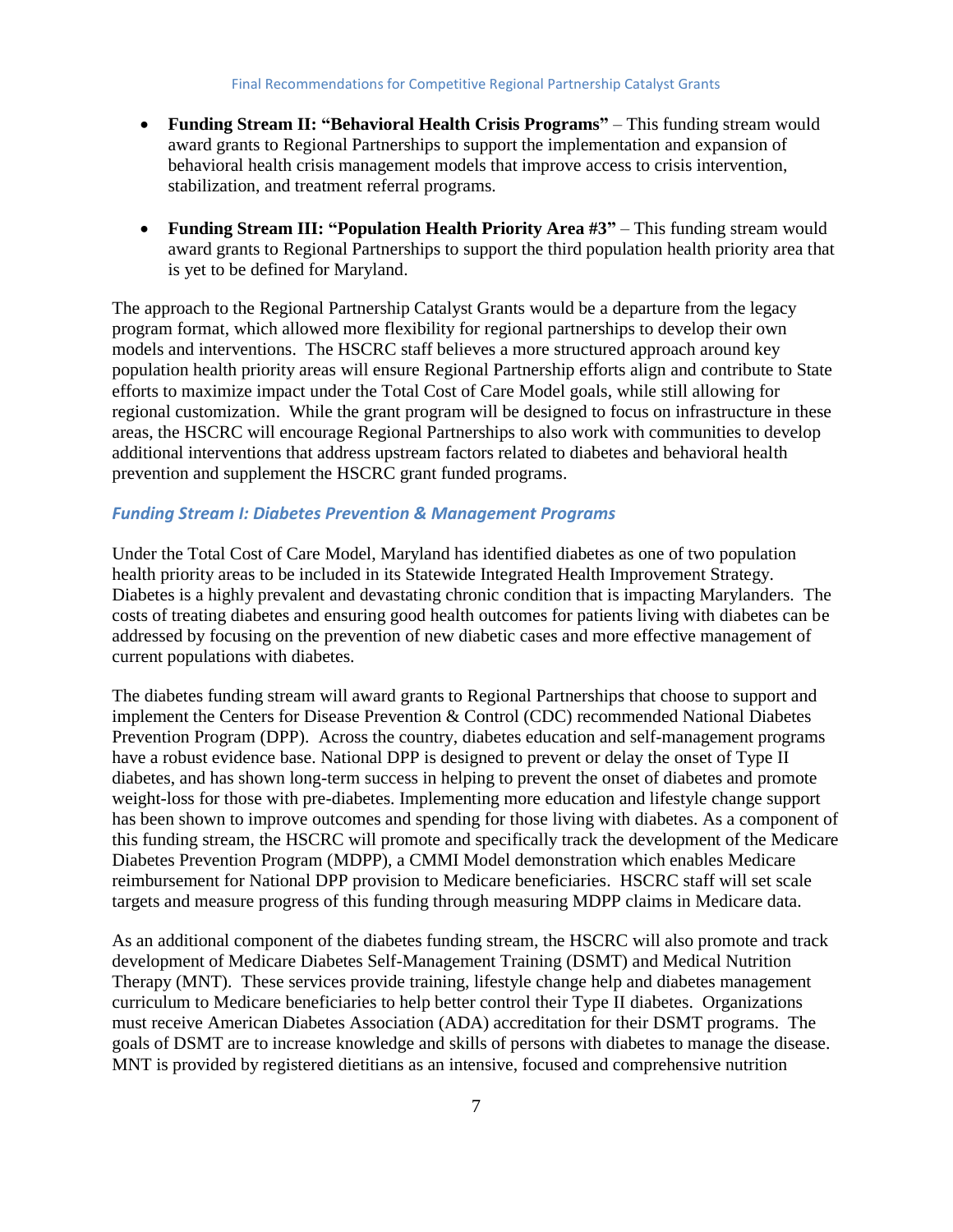therapy service. Through MNT dietitians work with diabetic patients to establish goals, a care plan, and interventions based on in-depth individual nutrition assessments. If delivered concurrently, DSMT and MNT have been shown more effective in helping patients manage diabetes. Medicare reimburses for both of these services and therefore scale and progress of this funding will be measured from Medicare claims.

Maryland needs significantly more diabetes prevention and management resources in order to provide the service to all Marylanders in need. Based on modeling performed by HSCRC staff, Maryland would need 227 National DPP suppliers to manage the estimated pre-diabetic population aged 55 and up in Maryland. There are currently 49 in the State and only three participating in the Medicare DPP Model demonstration. Given this shortage, the goals of this funding stream are to build a more adequate National DPP supplier capacity within Maryland that becomes available for the entire health system to utilize and encourage MDPP participation specifically to support the Medicare population. By choosing to support this approach, the HSCRC believes that Regional Partnerships can help to disseminate an evidence-based intervention that will not only aid in more effective prevention and management of diabetes among Marylanders, but also contribute to existing statewide efforts for maximal impact.

In addition to the robust evidence base for these prevention and management programs, the HSCRC also selected these approaches because they provide Regional Partnerships with a pathway to sustainable reimbursement through Medicare and Medicaid after the expiration of grant funding. Medicare billing for these services is available for certified suppliers. However, to be eligible for Medicare diabetes related billing, potential MDPP, DSMT and MNT suppliers must make substantial investments in certification, training, and administration before reimbursement is possible. The HSCRC anticipates that through the Regional Partnership Catalyst Grant funding, Regional Partnerships can help build the infrastructure and address any startup costs – recruitment, training, and certification of diabetes prevention and management support services – and be fully selfsustaining after four years.

#### *Funding Stream II: Behavioral Health Crisis Services*

Under the Total Cost of Care Model, Maryland has also identified opioid use disorder as the second population health priority area to be included in its Statewide Integrated Health Improvement Strategy. Across the State, hospitals cite both opioid use disorder and acute mental health treatment access issues as factors that contribute significantly to emergency department (ED) overcrowding. Under the TCOC Model, Maryland has clear incentives to reduce unnecessary ED and hospital utilization. Currently though, Maryland lacks adequate behavioral health infrastructure and services to divert the volume of crisis needs from EDs and inpatient services to more appropriate care settings in the community.

Improving crisis resources necessitates system-wide investment and collaboration. However, economies of scale often make it financially infeasible for a single hospital to invest resources. Further exacerbating this situation, community-based organizations that currently provide many of these services for the State do not receive reimbursement for all of their crisis management services and often struggle to provide the volume of support needed.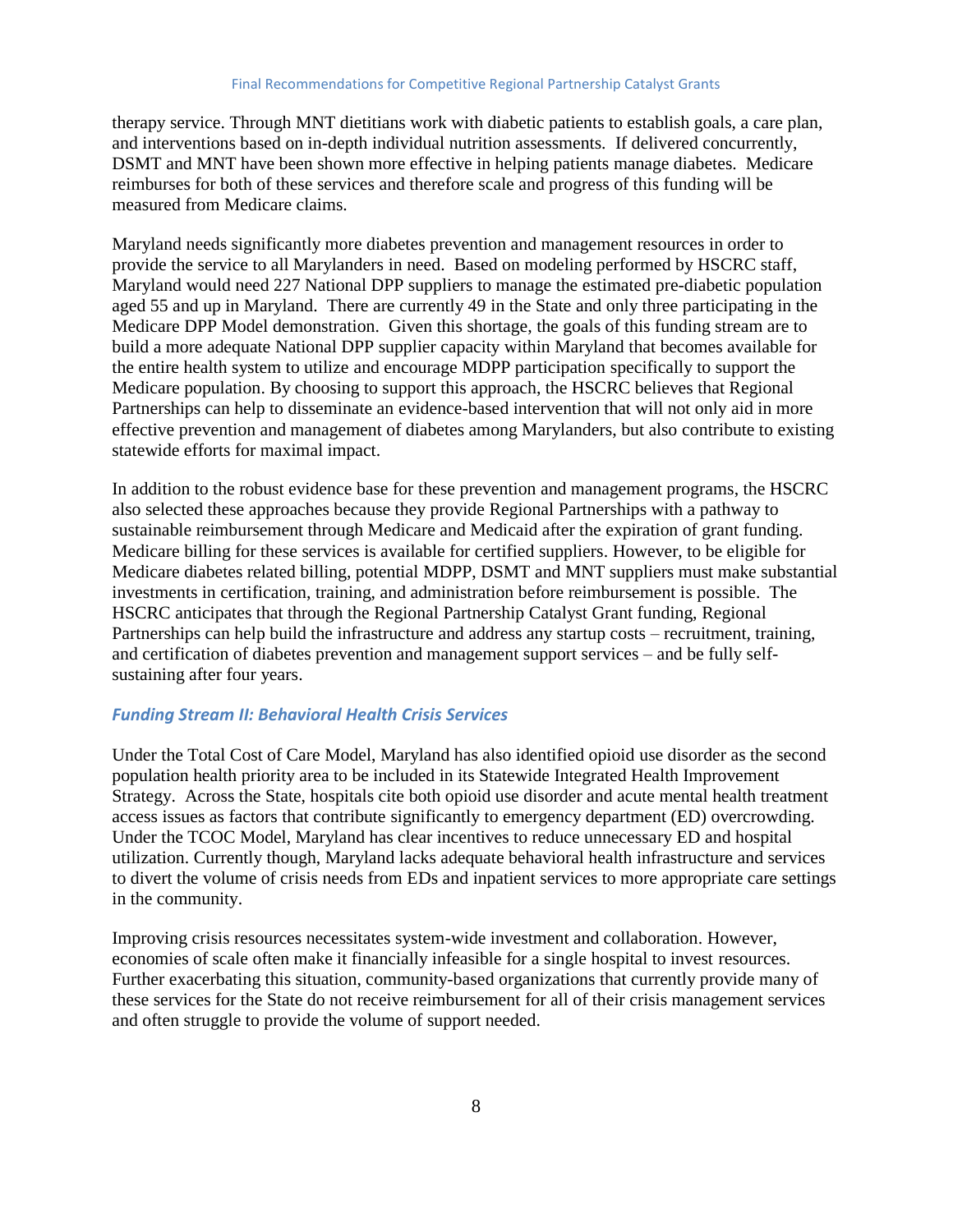Access to crisis services is a key component to developing sustainable health spending and ensuring appropriate utilization of the health system. The Regional Partnership Catalyst Grant Program will include a funding stream for behavioral health crisis services. Specifically, grants will be awarded to focus on developing and expanding infrastructure for comprehensive crisis management services that enable Marylanders to receive care in settings other than traditional hospital EDs. Similar to the diabetes funding stream, this funding will be tied to specific scale targets set to measure progress. Regional Partnerships will also be expected to form a financial sustainability plan, which HSCRC staff will review and vet prior to awarding funds. The HSCRC will consider proposals that include interventions and programs supported in the "Crisis now: Transforming Services is Within Our Reach" action plan developed by the National Action Alliance for Suicide Prevention. These may include one or more of the following:

- Crisis Call Center & "Air Traffic Control" Services
- Community-Based Mobile Crisis Teams
- Short-term, "sub-acute" residential crisis stabilization programs

#### *Funding Stream III: Reserve Fund*

Under the SIHIS Memorandum of Understanding with CMS, Maryland has the ability to identify a third population health priority area. The HSCRC is working with State agency partners to make decisions on this. In preparation for this potential additional focus area, the HSCRC staff proposes reserving twenty percent of the Regional Partnership Catalyst Grant funding to support the third priority area when it is defined. If approved by the Commission, this funding would become available for grant applications. By creating a third funding stream, the HSCRC will be able to help Regional Partnerships engage in activities to support State effort.

## <span id="page-10-0"></span>**Collaboration Requirements**

Regional Partnership Catalyst Grant applicants will need to demonstrate that widespread collaboration will be part of their proposed model. Partnerships must include a variety of resources that have the ability to influence population health including but not limited to Local Health Improvement Coalitions, Local Health Departments, community-based organizations, local behavioral health authorities, social service organizations, provider organizations, etc. Where needed, the HSCRC staff will collaborate with the Maryland Community Health Resources Commission (CHRC), the Maryland Department of Health (MDH), and other subject matter expert organizations and individuals as necessary to assist hospitals with identifying interested communitybased organizations and other healthcare resources that can increase effectiveness of Regional Partnerships.

It is important to note that funding will be issued only to hospitals under the rate-setting authority of the HSCRC however community partner support will be required as a condition of grant eligibility.

While staff will not set a pre-determined level of funding, in-kind support, or partnership with collaborating organizations, whether or not the Regional Partnership includes meaningful partnership will be weighted heavily during the proposal evaluation process. Regional Partnerships will be required to provide details on financial and in-kind collaboration agreements as part of the RFP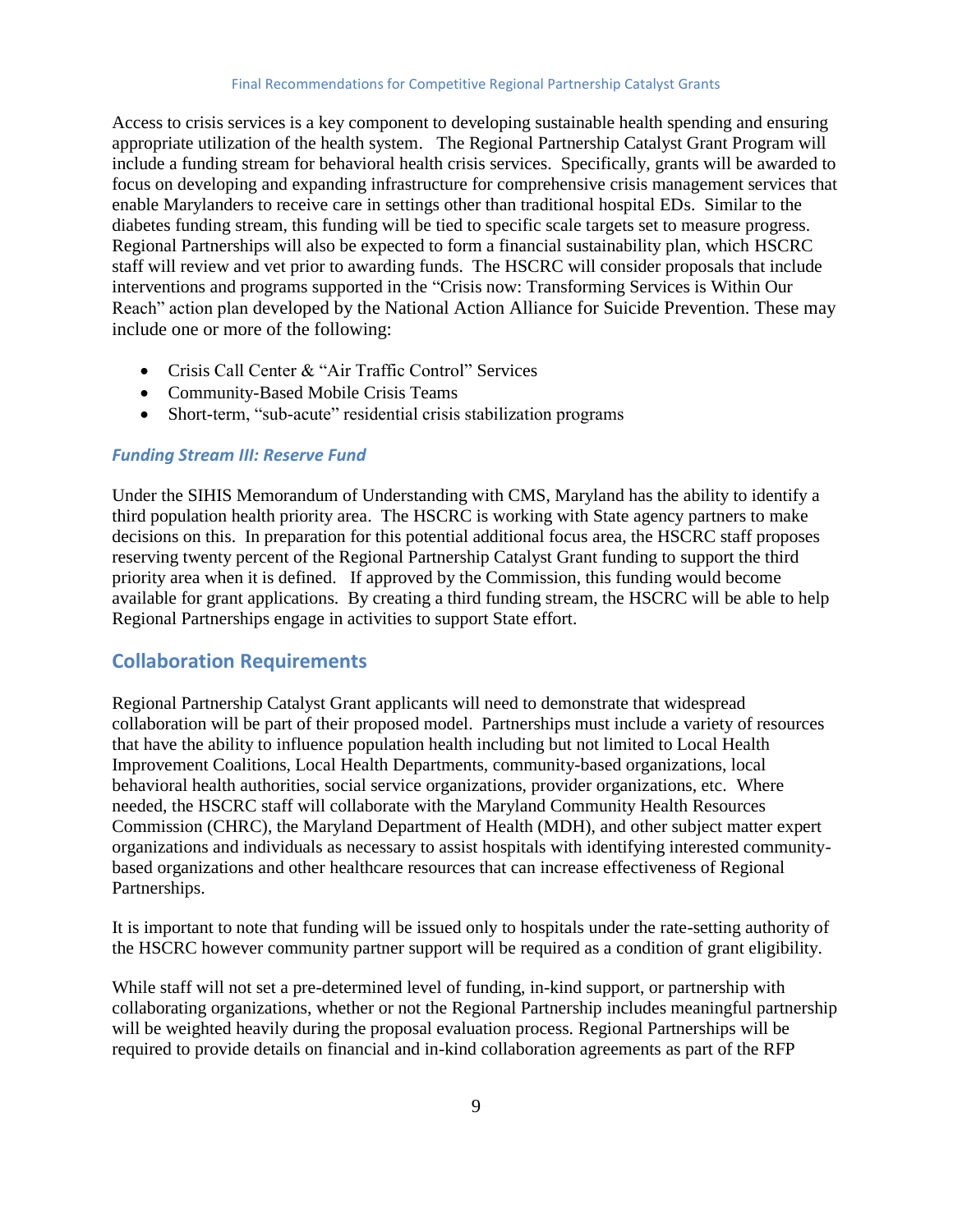process. Additionally, HSCRC will collect the details about collaboration arrangements as part of the on-going monitoring process.

### <span id="page-11-0"></span>**Impact Measurement**

Under the Total Cost of Care Model, the State must systematically work to reduce the cost of care for Medicare beneficiaries while also improving statewide population health for all Marylanders. Regional Partnership Catalyst Grants will be designed to help the system develop infrastructure for long term achievement of these goals. The Regional Partnership funds remain important mechanisms to foster partnerships across the State and to mobilize diverse community resources under a unified agenda with mutually reinforcing activities. This collaboration should contribute to the State's progress toward Total Cost of Care Model long-term population health goals. The HSCRC staff proposes two approaches to measuring the impact and effectiveness of interventions performed by Regional Partnerships.

#### *Scale Targets*

Quantifying and explaining the impact that Regional Partnership activities have is important to justify continued funding in Maryland's health system. The HSCRC understands that improving infrastructure and resources for diabetes prevention and management and behavioral health crisis services will produce long-term positive impact for the health system. Even so, ROI will only be measureable after the appropriate infrastructure is developed to support interventions. In the interim, the HSCRC has developed *scale targets* to ensure progress is made toward the infrastructure needed to support long-term ROI. Scale targets are pre-determined targets that Regional Partnerships will need to achieve during the grant period in order to receive continued funding. The targets will be set from data, such as claims, so that progress can be independently verifiable and objectively measured between Regional Partnerships. Regional Partnerships will *not* be accountable for a specific total cost of care savings goal during the grant period, but will be held accountable to achieve scale targets instead.

#### *ROI Methodology*

The HSCRC will develop a defined methodology for measuring ROI that uses Medicare, Medicaid, and commercial claims (as these data become available) to identify total cost of care savings. This methodology will be used to determine post-grant financing eligibility (through Care Transformation Initiative reconciliation payments or other mechanisms) for funding streams that do not include a claims reimbursement mechanism to achieve long-term sustainability.

The funding streams will incorporate scale targets and components of ROI on an all-payer basis as follows:

**Diabetes Prevention Impact Measurement Diabetes Management Impact Measurement**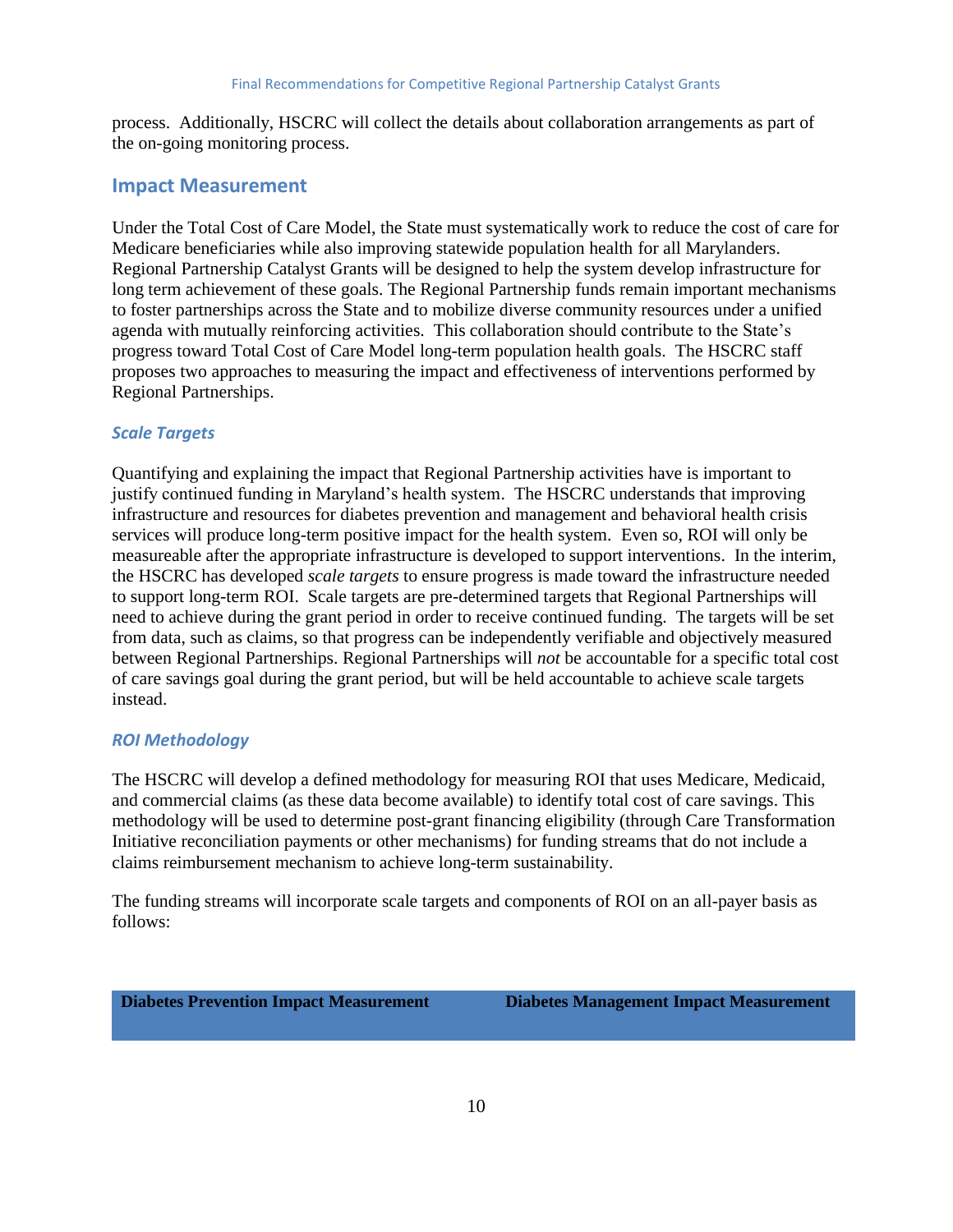- Awardees must be able to demonstrate successful completion of Scale Targets for Diabetes Prevention Program for Medicare and Medicaid. These Scale Targets will be designed to measure the growth of DPP in the State, the effectiveness of engaging beneficiaries, and the outcomes of those who receive services. Year 1 in particular will include key planning milestones.
- The HSCRC staff will include final impact measurement requirements in the RFP.
- Awardees must be able to demonstrate successful completion of Scale Targets for billing Diabetes Self-Management Training (DSMT) and Medical Nutritional Therapy (MNT) for beneficiaries with diabetes.
- The HSCRC staff will include final impact measurement requirements in the RFP.

#### **Behavioral Health Crisis Program Impact Measurement**

- Awardees must be able to demonstrate successful completion of Scale Targets for implementation or expansion of the three components in the Crisis Now Model for Medicare and Medicaid.
- The HSCRC ROI policy will apply for post-grant funding (e.g., CTI or other mechanisms)
- The HSCRC staff will include final impact measurement requirements in the RFP.

#### <span id="page-12-0"></span>**Financial Budget**

The HSCRC recommends that the new Regional Partnership Catalyst Grant Program have an annual investment of 0.25 percent of statewide all-payer hospital revenue, consistent with prior investments. Given the time needed to sufficiently build partnerships and infrastructure, including workforce and implementation of interventions, the staff recommends the grant period run for five years (CY 2021 through the end of CY 2025). Upon approval by the Commission, the HSCRC staff will launch a competitive bidding process for grants that would be effective January 1, 2021. The grant amounts would be added to hospital annual rates as temporary adjustments for the following five year period:

- Year 1: CY2021 (January 1, 2021 December 31, 2021)
- Year 2: CY2022 (January 1, 2022 December 31, 2022)
- Year 3: CY2023 (January 1, 2023 December 31, 2023)
- Year 4: CY2024 (January 1, 2024 December 31, 2024)
- Year 5: CY2025 (January 1, 2025 December 31, 2025)
- Grant funding will end on December 31, 2025.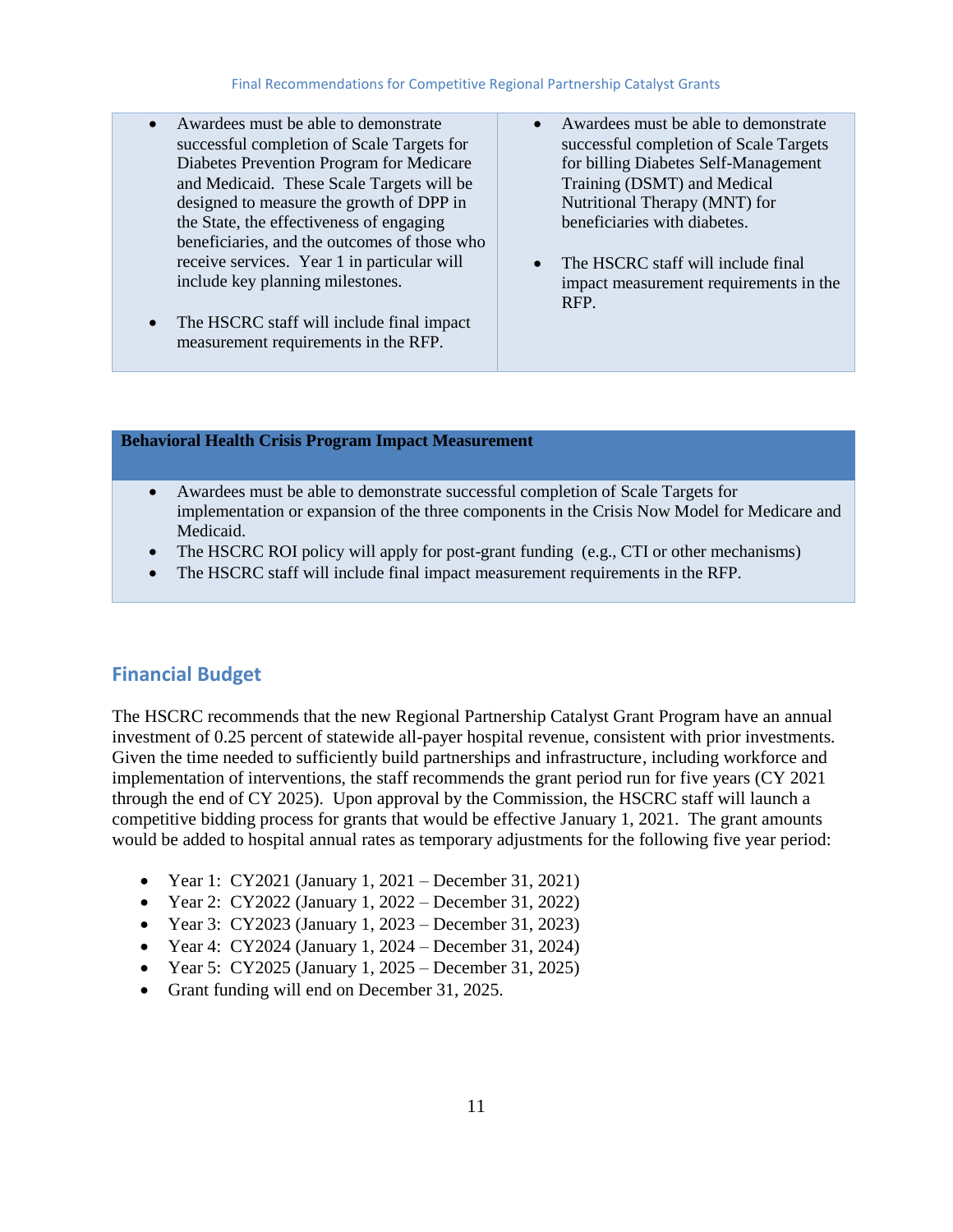## <span id="page-13-0"></span>**Competitive Bid Process**

The HSCRC recommends establishing a competitive bidding process for the Regional Partnership Catalyst Grant Program that would require the submission of new proposals to be eligible for funding effective for January 1, 2021. Proposed evaluation criteria would include consideration of the following elements:

- Alignment with Total Cost of Care Model Goals
- Infrastructure/ROI Plan
- Widespread Engagement & Collaboration
- Evidence-Based Approach
- Efficacy of Previous Funding
- Governance & Operational Planning
- Innovation
- Sustainability Plan

The HSCRC will form an unbiased evaluation committee to review the grant applications and make recommendations on scoring. Additionally, the HSCRC will engage key subject matter experts with diabetes prevention/management and behavioral health crisis management expertise to assist in the review and evaluation of grant applications.

## <span id="page-13-1"></span>**Oversight & Auditing**

The HSCRC staff will establish new requirements to ensure conditions of the Regional Partnership Catalyst Grants are clearly defined and agreed to before acceptance of the award. Each hospital CEO/CFO will be required to sign the award acceptance to ensure mutual understanding of the timeframe of the grant and to ensure there is planning for long-term sustainability. HSCRC grant oversight procedures will include:

- *Biannual Progress/Performance Reports* Regional Partnerships will provide program performance reporting as defined by HSCRC. Reporting will include information on activities performed to achieve scale targets, collaboration levels, and funding sharing.
- *CRISP Monitoring Reports* The HSCRC will work with CRISP to design new reporting tools to measure the achievement of scale targets and total cost of care savings. These reports will be readily available and accessible to both the State and Regional Partnership teams.
- *Financial Auditing* The HSCRC will continue to perform at least annual audits for every Regional Partnership that is funded. The audit procedures will ensure grant funding is used in compliance with awarded proposals.
- *Site Visits* The HSCRC will conduct site visits regularly with all grantees to understand more about the activities being performed, progress to date, and the levels of success that Regional Partnerships are achieving toward the goals of the program.
- *Additional Oversight & Program Administration –* The HSCRC intends to allocate additional staff resources to the oversight of the Regional Partnership Catalyst Grant program. Additionally, upon approval from the Commission, HSCRC staff intends to procure a grants management consultant to assist with post-award program administration.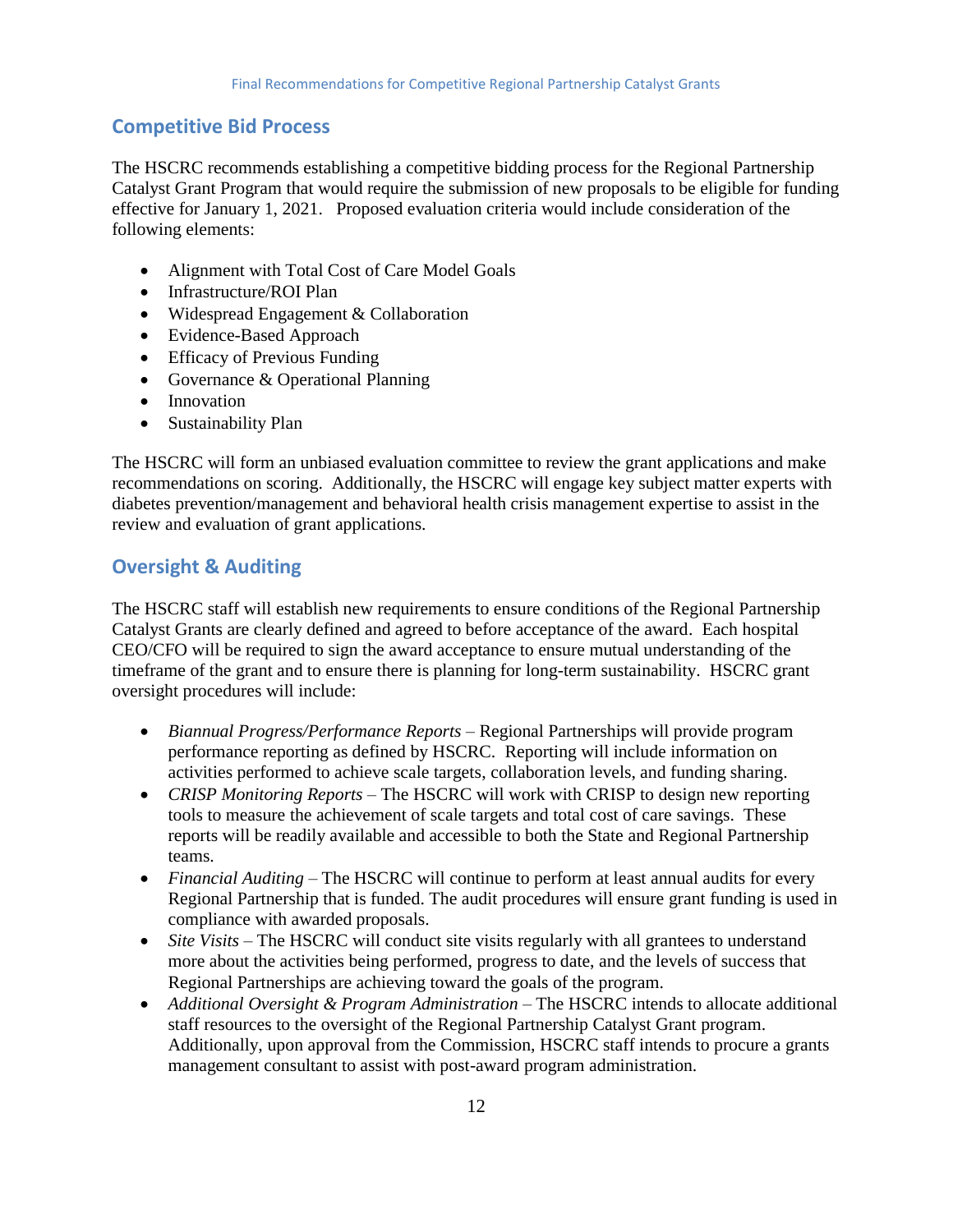Regional Partnership grantees will also be required to increase visibility of programmatic activities through update presentations to Commissioners, information sharing within communities, and participation in a State-supported learning collaborative.

#### <span id="page-14-0"></span>**LEGACY GRANTS SUNSET PROCESS**

The existing Regional Partnership Transformation Grant funding is scheduled to end on June 30, 2020. The HSCRC recognizes that some Regional Partnerships have promising interventions that have not had time to fully mature and consequently no sustainability plan has been identified. For these Regional Partnerships, additional time may be needed to transition to an alternative source of funding. The HSCRC proposes a "temporary transition funding" approach in order to support existing Regional Partnerships that need the additional financial support for a limited period of time.

Under the temporary transition funding approach, existing Regional Partnerships can obtain funding in the form of "borrowed" funds from future participating hospital global budget revenue (GBR). The HSCRC staff will work with Regional Partnerships to add the temporary transition funding to the participating hospital rates as an increase in FY2021 and FY2022. These funds would then have to be repaid in full through a reduction of participating hospital rates in FY2023 and FY2024.

The temporary transition funding will provide interested Regional Partnerships with funding for a maximum of two years after June 30, 2020. Each hospital currently participating in a Regional Partnership would be eligible for a maximum amount equivalent to their FY2020 Regional Partnership Transformation grant amount. To qualify for the temporary funding, a Memorandum of Understanding (MOU) agreeing to repay the funds would be required from each hospital making the request. Appendix B provides an example of how the temporary transition funding would be issued and repaid.

While the temporary transition funding will provide extended financial support to enable additional testing time for interventions, Regional Partnerships must still identify a plan for long-term sustainability through alternative funding for these interventions. In addition to the option to request temporary transition funding, legacy Regional Partnership interventions may also qualify for reconciliation payments through the Care Transformation Initiative (CTI) program if the intervention successfully reduces total cost of care using the HSCRC ROI methodology. To determine whether or not a reconciliation payment is possible, Regional Partnerships are encouraged to apply for CTI funding in addition to making a request for temporary transition funding. Finally, hospitals participating in Regional Partnerships should also consider leveraging existing community benefit funding as another option to financially sustain legacy interventions.

#### <span id="page-14-1"></span>**CONCLUSION**

The HSCRC staff believes a newly designed Regional Partnership Catalyst Grant program can make a positive contribution to the State under the Total Cost of Care Model. While the new program will include an overhaul of requirements and administration procedures, the recommendation is to maintain the same historical 0.25 percent of statewide all-payer hospital revenue for budgeting purposes. The staff recommendation includes a number of fundamental changes to ensure the funding impact and effectiveness of the interventions are maximized. To start, grants will be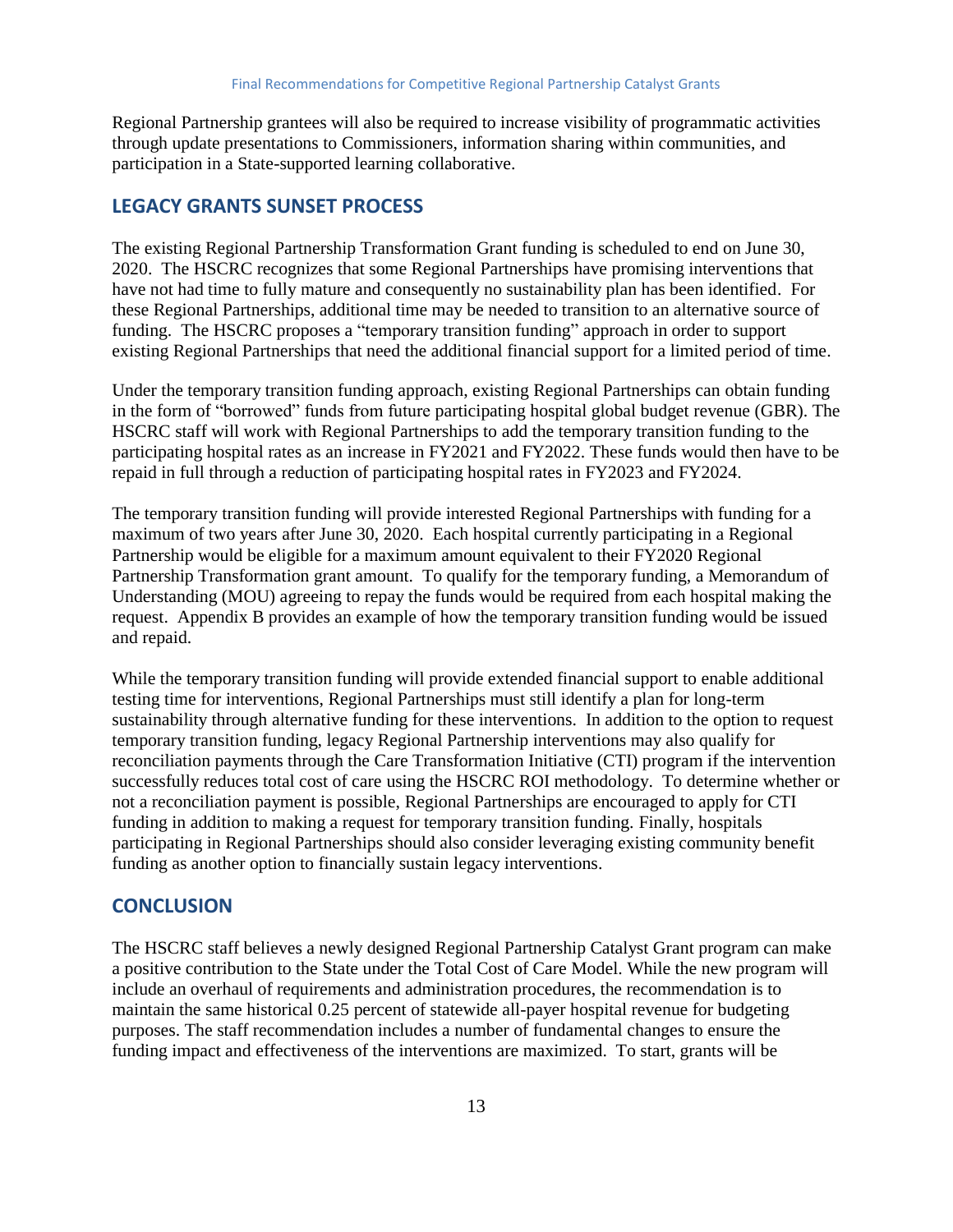competitively rebid to ensure all activities comply with the new grant model. Grants would be used to fund initiatives directly linked to Maryland's population health priority areas. This will ensure hospital efforts align with other statewide activities to maximize impact. Additionally, the recommendation includes an emphasis on widespread collaboration with community health resources. Another element of the recommendation is to establish a pre-defined approach for measuring the impact of investment dollars through HSCRC created scale targets and ROI methodology. Finally, the HSCRC will improve its oversight functions to ensure that there is regular reporting, auditing, and best practice sharing about Regional Partnership activities. By incorporating all of the new elements articulated in this draft recommendation, the HSCRC staff believes the grant program can be a highly successful component of the Total Cost of Care Model.

## <span id="page-15-0"></span>**FINAL STAFF RECOMMENDATION**

The final HSCRC staff recommendation for the Regional Partnership Catalyst Grant Program includes the following components:

- Establish the new Regional Partnership Catalyst Grant Program effective January 1, 2021;
- Allocate 0.25 percent of annual statewide all-payer hospital revenue for a five year period (January 2021 – December 2025). Grant funding will end on December 31, 2025;
	- o Year 1: CY2021 (January 1, 2021 December 31, 2021)
	- o Year 2: CY2022 (January 1, 2022 December 31, 2022)
	- o Year 3: CY2023 (January 1, 2023 December 31, 2023)
	- o Year 4: CY2024 (January 1, 2024 December 31, 2024)
	- o Year 5: CY2025 (January 1, 2025 December 31, 2025)
	- o Grant funding will end on December 31, 2025;
- Create three grant funding streams that align with statewide population health priorities as identified under the MOU with CMS;
- Require hospitals to collaborate with community partners and collect data on fund sharing arrangements;
- Use the HSCRC impact measurement approach that establishes scale targets and/or ROI methodology for Medicare, Medicaid, and other payers as data become available;
- Issue an RFP to competitively bid grant funds;
- Require each participating hospital CEO  $&$  CFO to agree to sustain successful interventions through other funding sources at the end of the grant period;
- Establish accountability and oversight as described in the recommendation document; and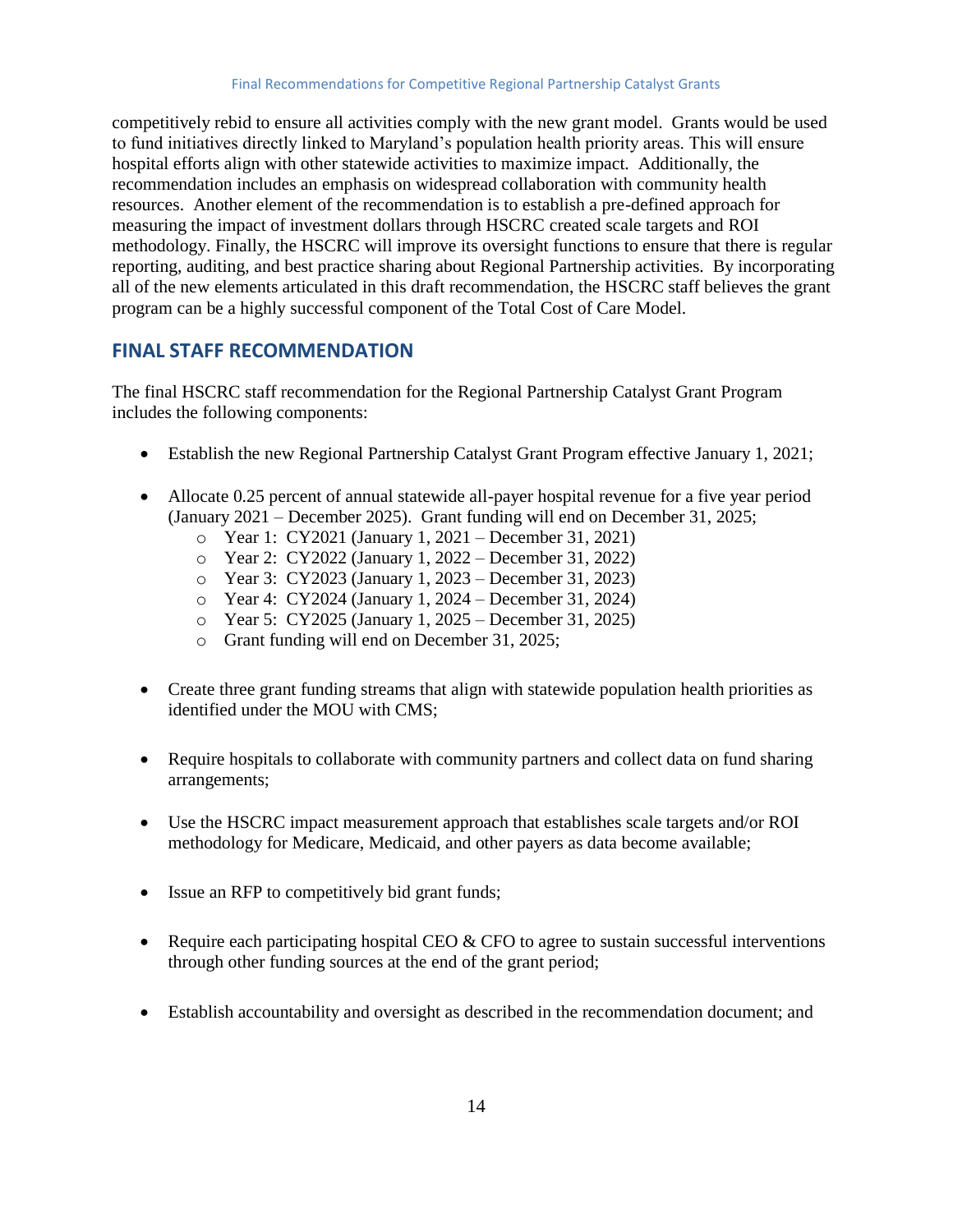Final Recommendations for Competitive Regional Partnership Catalyst Grants

• Implement the HSCRC methodology for temporary transition funding that would be required to be repaid by Regional Partnerships.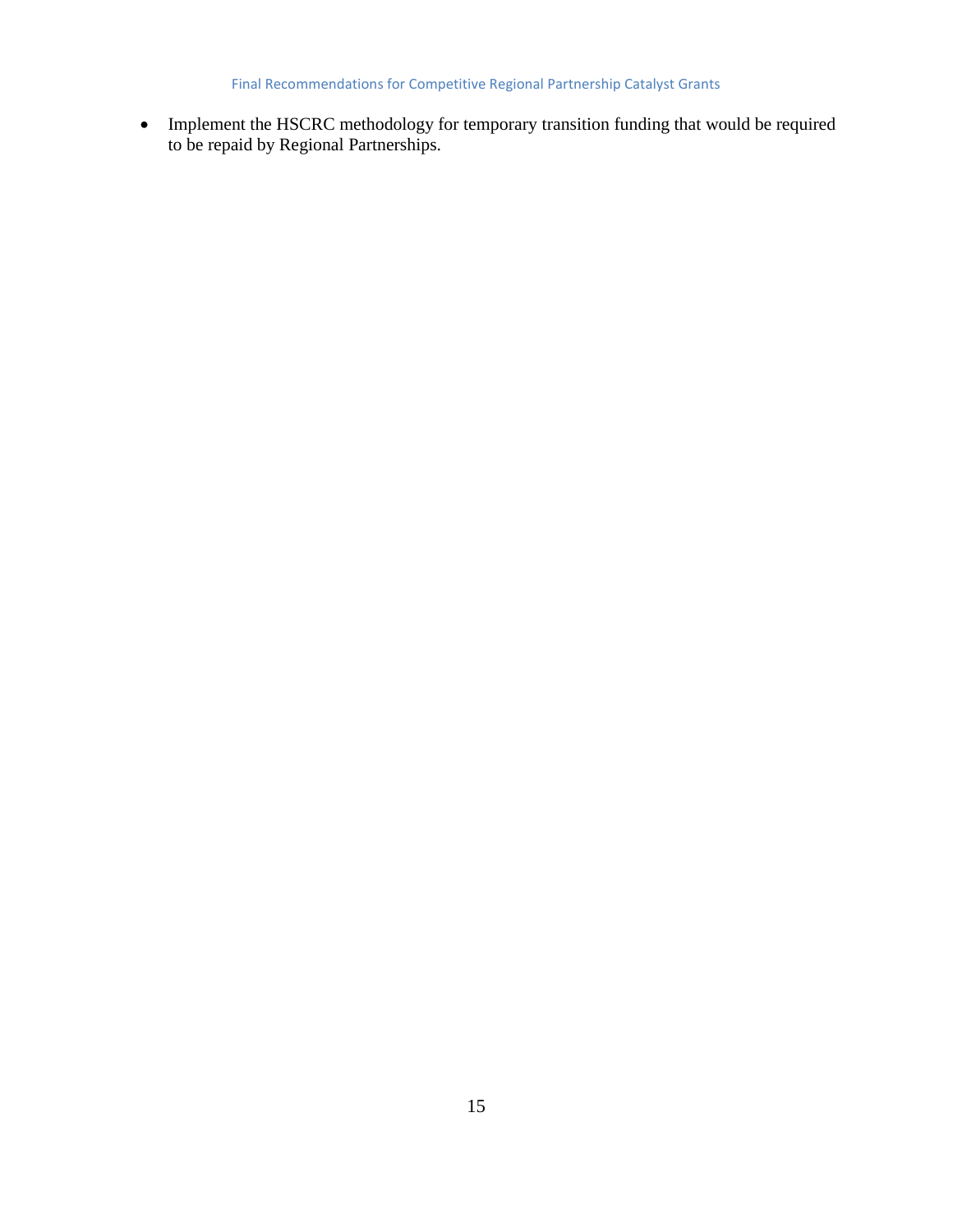## <span id="page-17-0"></span>**APPENDIX A: BACKGROUND ON EXISTING REGIONAL PARTNERSHIPS**

The Commission authorized the Regional Partnership Transformation Grant program in June 2015. This four-year competitive grant-based program was designed to create and fund hospital-led multidisciplinary teams that work across statewide geographic regions to develop interventions for high-risk and high-utilizing Medicare beneficiaries, who often present at hospitals with multiple complex and chronic conditions. As part of the program, hospitals partnered with neighboring hospitals and/or diverse community organizations including local health departments, provider organizations, community health workers, and behavioral health resources to develop interventions that were intended to result in more efficient care delivery under the metrics of the All-Payer Model.

There are 14 hospital-led partnerships created and funded through the grant program that include 41 of Maryland's acute care hospitals (Appendix A) and serve both rural and urban areas across the State. The most common interventions performed by Regional Partnerships include behavioral health integration, care transitions, home-based care, mobile health, and patient engagement/education strategies and have focused primarily on reducing potentially avoidable utilization for high-need and high-risk Medicare patients.

The funding model for the Regional Partnership Transformation Grant program was approved by the Commission in June 2015 and authorized up to 0.25 percent of FY 2016 total statewide all-payer hospital revenue to be distributed to grant applicants under a competitive bidding process. Based on this, the HSCRC released a "Request for Proposals" (RFP) and subsequently awarded hospitals \$37 million in FY 2017 to implement the regional programs. Awards were reduced annually in an effort to prepare hospitals to develop financial alternatives for sustaining programs. An annual ten percent hospital cost sharing requirement was established each year through the final year of funding (FY2020).

- FY 2017 =  $$37.0M$
- FY 2018 =  $$33.3M$  (10% Cost Share)
- FY 2019 =  $$29.6M (20% CostShare)$
- FY 2020 = \$25.9M (30% Cost Share)

The grants limited the maximum award to 0.50 percent of a hospital's FY 2016 global budget for each approved application. Funding was issued via HSCRC-approved rate increases for hospitals who participated in Regional Partnerships. The grants are scheduled to expire on June 30, 2020.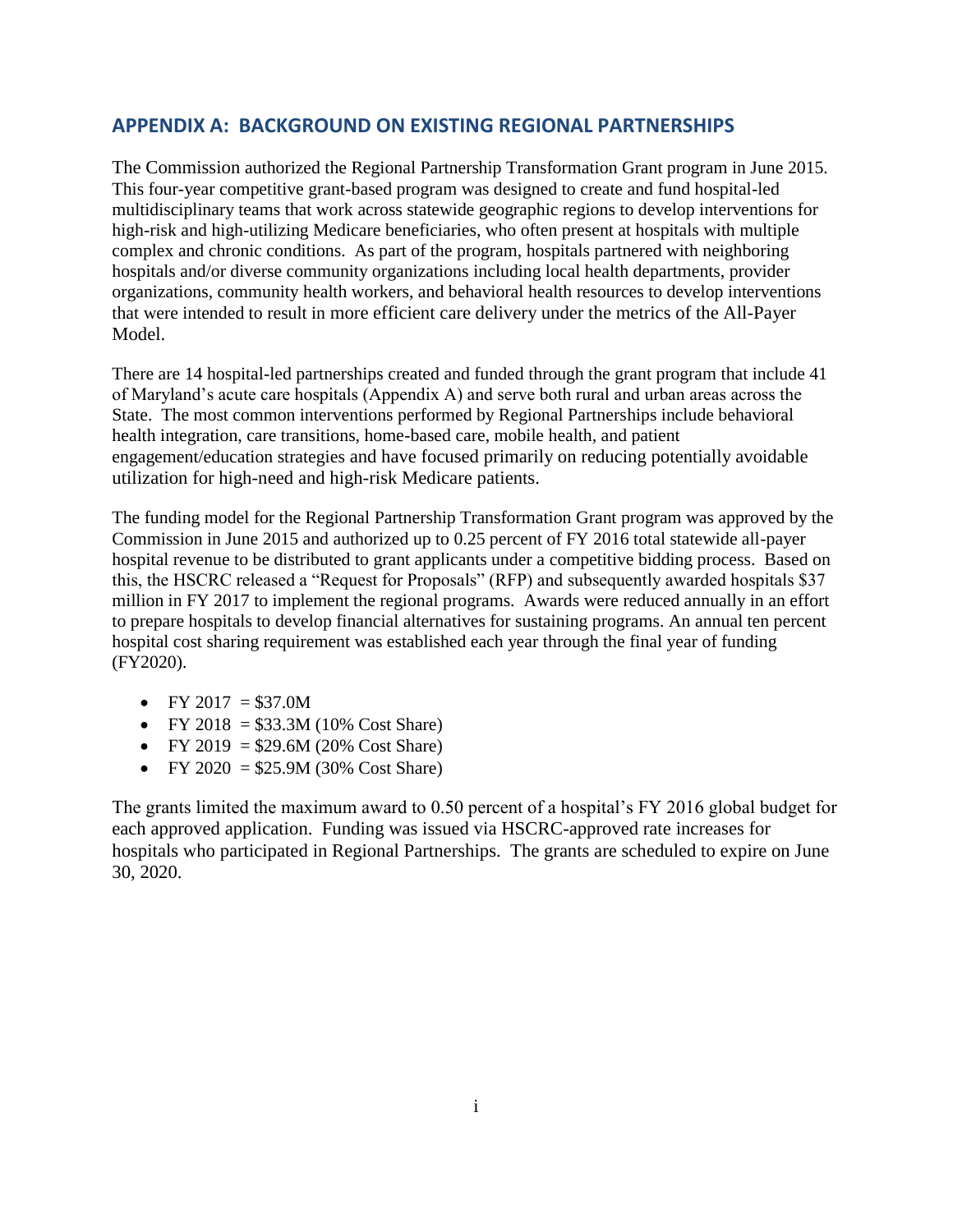| <b>Regional Partnership</b>                         | <b>Member Hospital(s)</b>                                                                                                                                                                |
|-----------------------------------------------------|------------------------------------------------------------------------------------------------------------------------------------------------------------------------------------------|
| Bay Area Transformation Partnership                 | 1. Anne Arundel Medical Center<br>2. UM-Baltimore Washington Medical Center                                                                                                              |
| Calvert Memorial - It Takes a Village               | 1. Calvert Memorial Hospital                                                                                                                                                             |
| Community Health Partnership of<br><b>Baltimore</b> | 1. Johns Hopkins Hospital<br>2. Johns Hopkins - Bayview Medical Center<br>3. MedStar - Franklin Square<br>4. MedStar - Harbor Hospital<br>5. Mercy Medical Center<br>6. Sinai Hospital   |
| <b>GBMC</b>                                         | 1. GBMC                                                                                                                                                                                  |
| Howard Health Partnership                           | 1. Howard County Regional Hospital                                                                                                                                                       |
| LifeBridge                                          | 1. Carroll Hospital Center<br>2. Northwest Hospital<br>3. Sinai Hospital                                                                                                                 |
| MedStar House Call Program                          | 1. MedStar - Good Samaritan<br>2. MedStar - Union Memorial                                                                                                                               |
| <b>Nexus Montgomery</b>                             | 1. Holy Cross Hospital<br>2. Holy Cross - Germantown<br>3. MedStar - Montgomery General<br>4. Shady Grove Adventist Hospital<br>5. Suburban Hospital<br>6. Washington Adventist Hospital |
| Peninsula Regional                                  | 1. Atlantic General Hospital<br>2. McCready Hospital<br>3. Peninsula Regional Medical Center                                                                                             |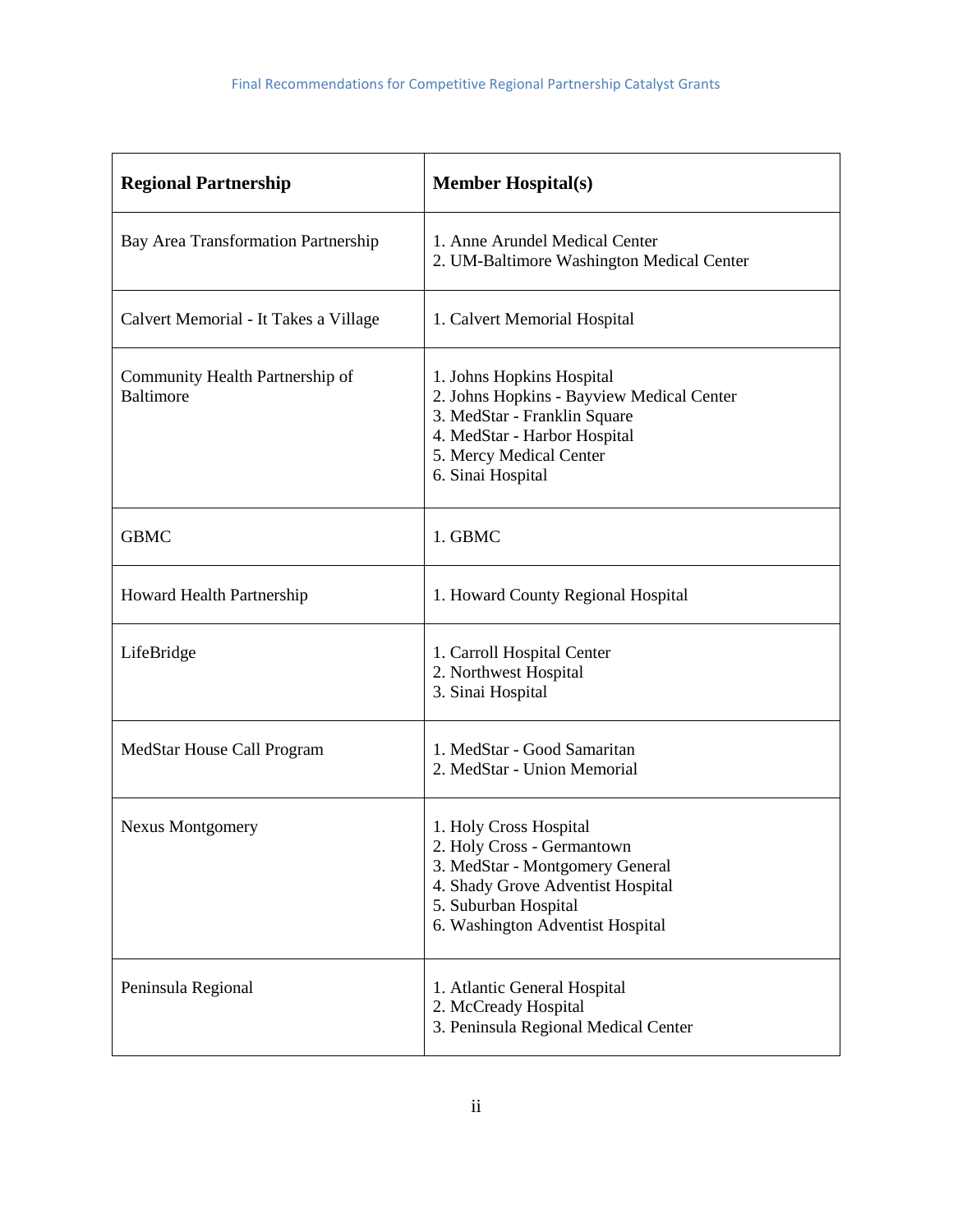| <b>Totally Linking Care - Southern MD</b> | 1. Calvert Memorial Hospital<br>2. Doctor's Community Hospital<br>3. Fort Washington Medical Center<br>4. UM - Laurel Regional Medical Center<br>5. MedStar - Southern MD<br>6. MedStar - St. Mary's Hospital<br>7. UM - Prince George's Hospital |
|-------------------------------------------|---------------------------------------------------------------------------------------------------------------------------------------------------------------------------------------------------------------------------------------------------|
| <b>Trivergent Health Alliance</b>         | 1. Frederick Memorial Hospital<br>2. Meritus Medical Center<br>3. Western Maryland Medical Center                                                                                                                                                 |
| <b>UM-St Joseph</b>                       | 1. UM - St. Joseph                                                                                                                                                                                                                                |
| <b>UMUCH-UHCC</b>                         | 1. UM - Harford Memorial Hospital<br>2. Union Hospital of Cecil County<br>3. UM - Upper Chesapeake Hospital                                                                                                                                       |
| West Baltimore Collaborative              | 1. Bon Secours Hospital<br>2. St. Agnes Hospital<br>3. University of Maryland Medical Center<br>4. UM-Midtown                                                                                                                                     |

Additional information about the programs of these grantees may be found on the HSCRC website at: <https://hscrc.maryland.gov/Pages/regional-partnerships.aspx>